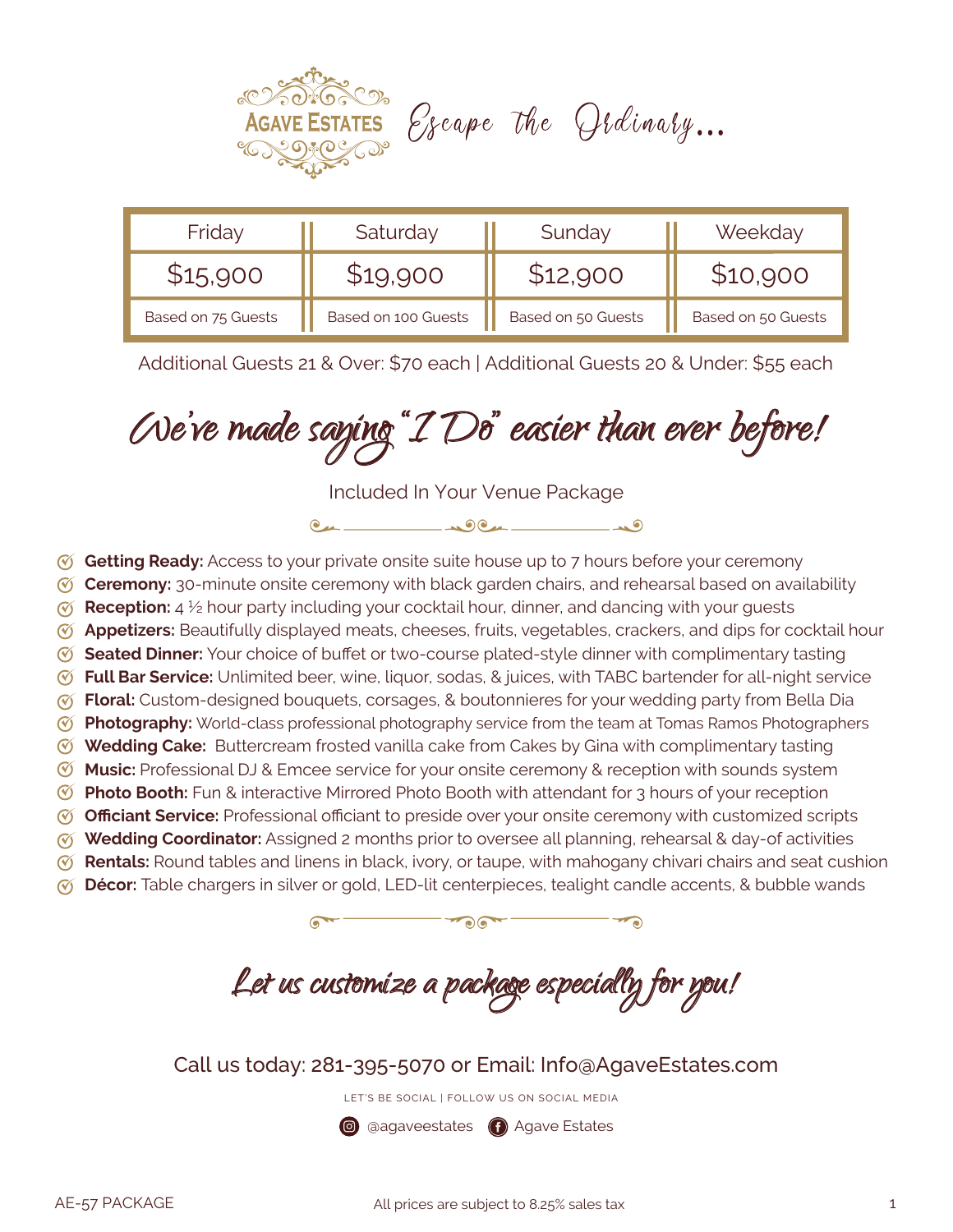

## **CATERING SERVICE**

Included Included Included

Appetizers Seated Dinner Menu Tasting

Served during the first hour of your event Your choice of a Customized Dinner or Fajita Buffet Attendance for four to your Agave Grand Tasting Event

### **Customized Menu or Fajita Buffet**

*Your choice of one of the following:*

### **Customize Your Menu**

Choose from your Catering Menu: 1 Salad, 1 Entrée, & 2 Sides Served with Dinner Rolls & Butter

**Fajita Buffet** Includes Beef & Chicken Fajitas with Spanish Rice & Black Beans Served with Flour & Corn Tortillas Sour Cream, Shredded Cheese, & Pico de Gallo Tortilla Chips with Red & Green Salsas *\*Available for buffet service only\**

*\*Available for Plated or Buffet Service\**

#### **The Agave Estates Appetizer Display**

An assortment of meats, cheeses, fruits, vegetables, crackers, and dips.



#### **Attendance at Your Grand Tasting**

Come taste the excellence of Two Forks Catering with our featured assortment of culinary creations. Hand-select your custom menu while enjoying the ambiance and beauty of Agave Estates at dusk, just as your guests will on your special day.

We have pre-reserved your table at your Agave Grand Tasting Experience. Attendance for up to 4 included; additional tickets available at \$25 each Private Tastings available at the rate of \$150 for up to 4 attendees.

#### *Grand Tasting Schedule*

**February 8, 2022** – for clients booked in March, April, & May 2022 **May 10, 2022** – for clients booked in June, July, & August 2022 **August 9, 2022** – for clients booked in September, October, & November 2022 **November 8, 2022** – for clients booked in December 2022, January 2023, & February 2023

**February 7, 2023** – for clients booked in March, April, & May 2023 **May 9, 2023** – for clients booked in June, July, & August 2023 **August 8, 2023** – for clients booked in September, October, & November 2023 **November 7, 2023** – for clients booked in December 2023, January 2024, & February 2024

*Tasting dates are subject to change based on circumstances outside the control of Agave Estates. Advanced notice will be provided in the event of a rescheduled tasting date.*

*Menu selections and pricing are not guaranteed until your tasting occurs.*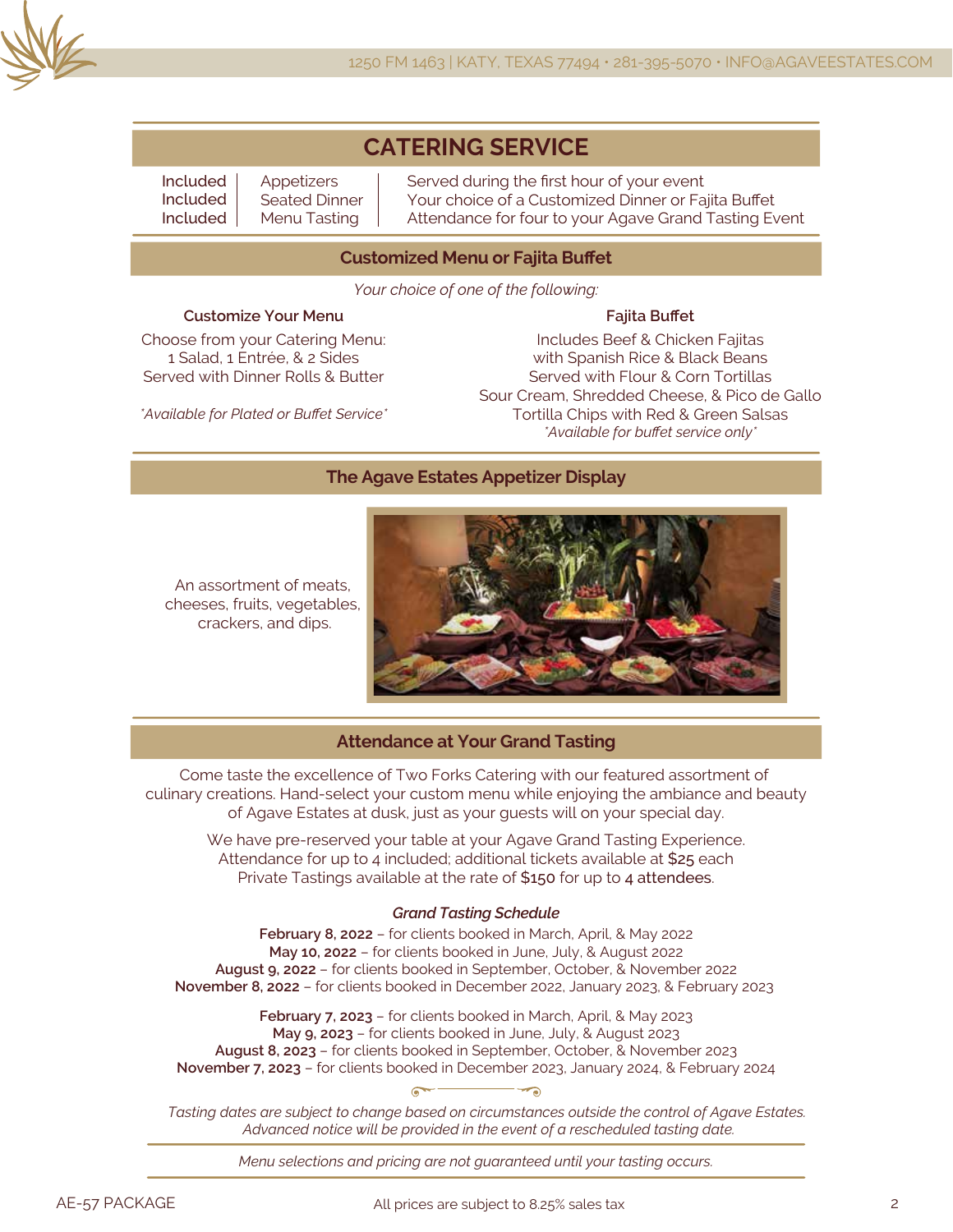

| <b>BAR SERVICE</b> |
|--------------------|
|--------------------|

Included Included Included Alcohol Free Beverages Beer and Wine **Liquor** Assortment of red & white wines, and bottled beers Free-flowing spirits throughout the reception Sodas, juices, iced tea, coffee, and water available all night

> All bar packages are based on  $4\frac{1}{2}$  hours of service and include your TABC bartender, ice, napkins, glassware, setup and cleanup.

### **Unlimited Beer & Wine**

#### Bottled Beer

Choose two: Michelob Ultra, Miller Lite, Bud Light Choose two: Shiner, Dos Equis, Modelo Especial Choose one: Heineken, Blue Moon, Stella Artois

#### Wine by the Glass

Whites: Moscato, Pinot Grigio, Chardonnay Reds: Merlot, Cabernet Sauvignon Includes Your Tableside Champagne Toast

## **Unlimited Liquor**

Liquor by the Drink

Tito's Vodka & Bombay Gin J&B Scotch & Jim Beam Bourbon Bacardi Rum & Morales Gold Tequila Windsor Canadian Whiskey

*Served with assorted mixers & garnishes. Upgraded liquor package available.*

## **Alcohol Free Beverages**

Sodas & Juices

#### Coke, Diet Coke, Sprite, and Dr Pepper Cranberry, Grapefruit, Pineapple, and Orange Juice Served from the bar.

#### Beverage Stations

Iced Tea & Water Decaf & Regular Coffee At stations for self-service

## **Upgraded Liquor Options**

### *+\$6PP | ADD ON | RESERVE SPIRITS*

Grey Goose Vodka & Bombay Sapphire Gin Chivas Regal Scotch & Jack Daniels Whiskey Crown Royal Canadian Whiskey & Cuervo Gold Tequila Kahula Liqueur & Disarrono Amaretto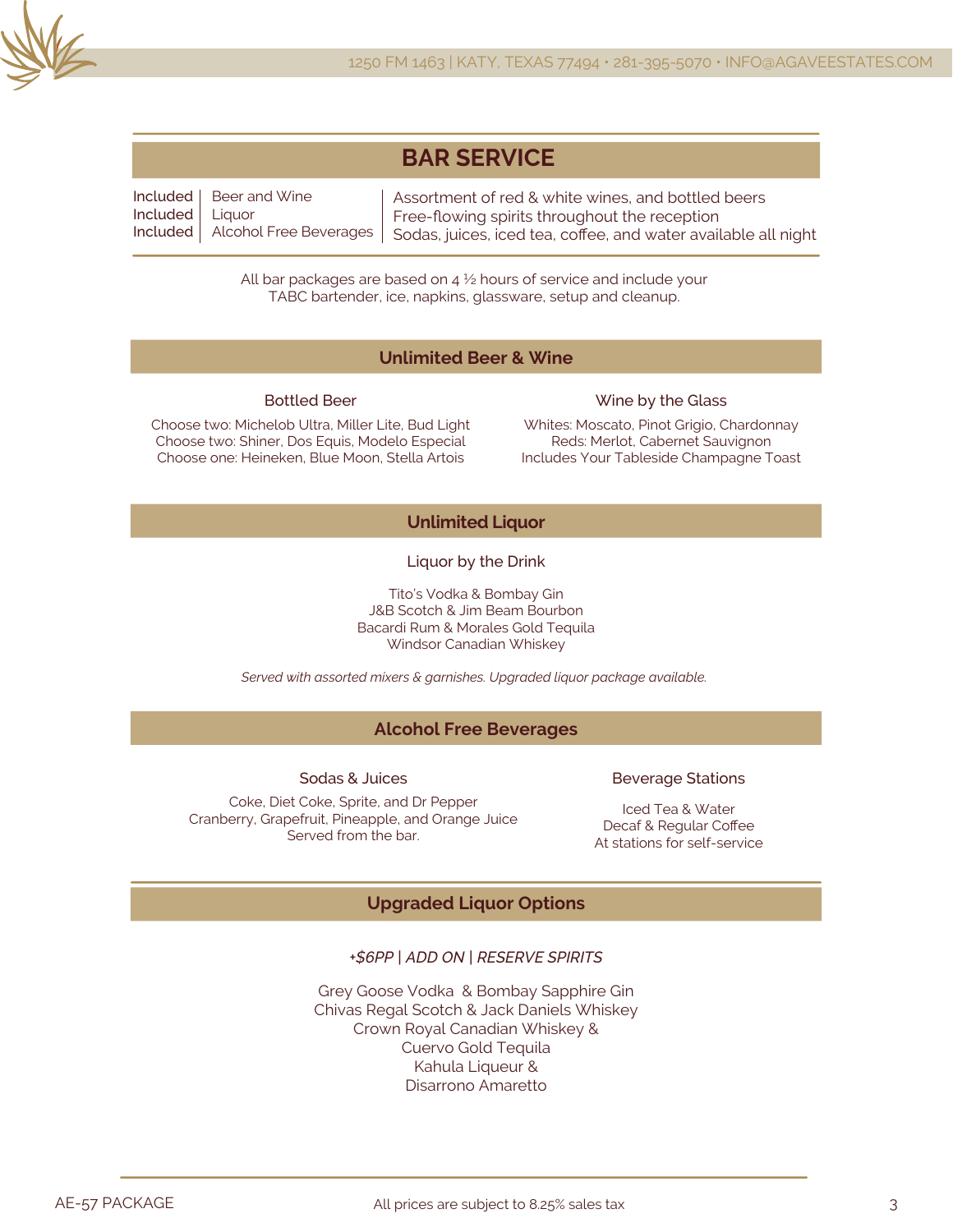

## **INCLUDED IN YOUR PACKAGE**

Included Wedding Cake Included Included Photography Floral Handcrafted with devotion to exceptional flavor and impressive structure Everything you and your wedding party needs to walk down the aisle Professional wedding photographer with all digital images

## **Wedding Cake**

Your custom wedding cake from Cakes by Gina will satisfy every guest and leave you with the sweetest memories from your special day. Your Wedding Cake Package includes:

- Your Buttercream Wedding Cake, sized according to the day of your event: Friday Events: 3-Tiers (6", 8", 12") with 92 servings Saturday Events: 4-Tiers (6", 8", 10", 14") with 152 servings Sunday Events: 3-Tiers (6", 8", 12") with 92 servings Weekday Events: 3-Tiers (6", 8", 12") with 92 servings
- Complimentary tasting and bakery visit for up to 4 people
- Upgrades available and payable directly to the bakery

#### **Ceremony Floral Package**

Bella Dia Floral specializes in making your perfect day even more memorable. Each bouquet is hand-crafted specifically for you. Every thing we do is customized to be uniquely yours! Your Ceremony Floral Package includes the following:



- 1 Large Bouquet
- 3 Small Bouquets
- 2 Corsages
	- 1 Large Boutonniere
	- 5 Small Boutonnieres
	- Design Consultation

#### **Emerald Photography Package**

With more than three decades of photography experience, the team at

Tomas Ramos Photographers expresses the joy of love, sharing the relationship between two people just like you. Capturing your unique, special moments, frozen in time to share with future generations! Your Emerald Photography Package includes the following:

- 6 Hours of photo coverage
- 1 Onsite Photographer
- Unlimited proofs
- All images will be color corrected and cropped
- Copyrights to all images
- Proofs provided by download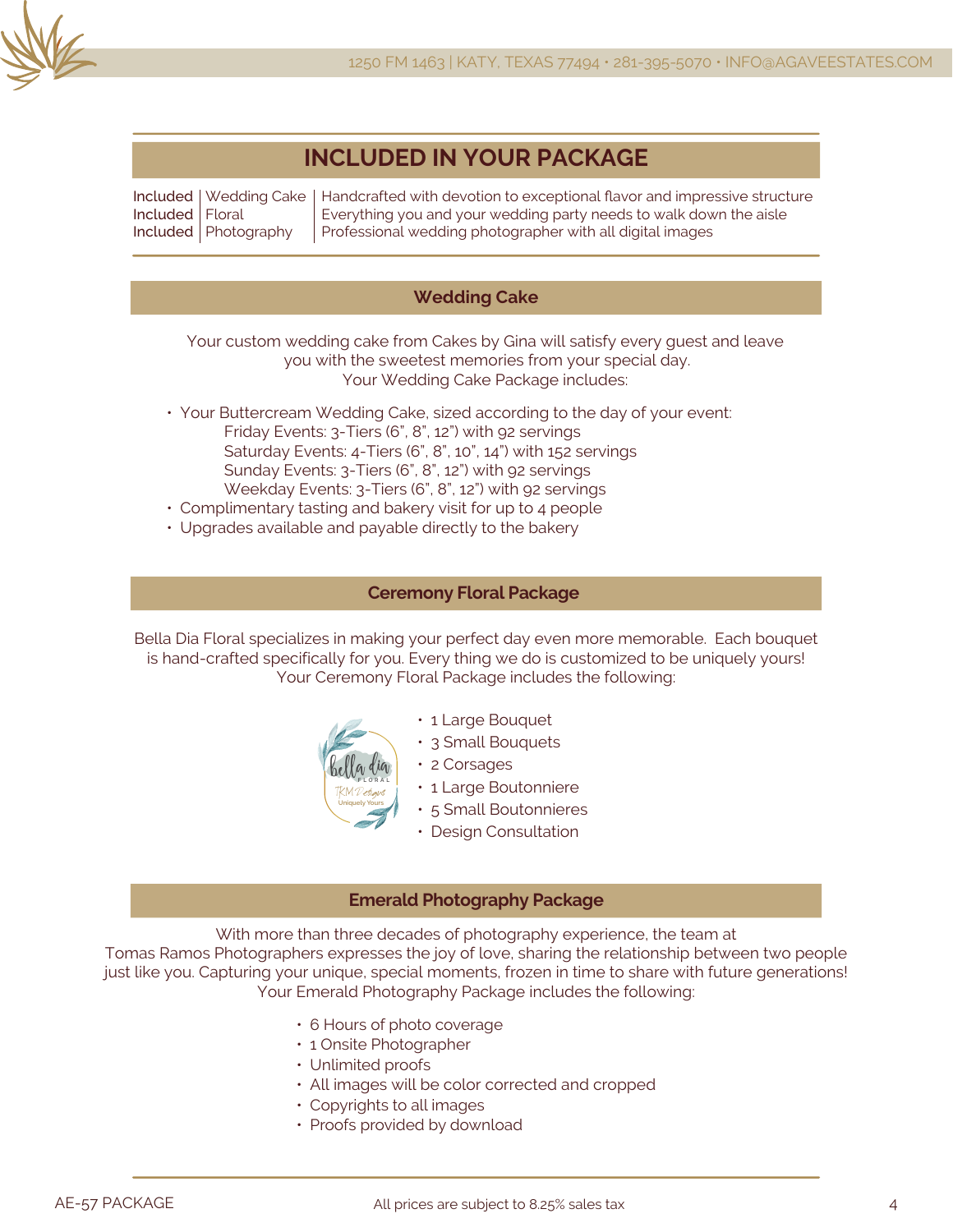

## **INCLUDED IN YOUR PACKAGE**

Included Music Included Included Coordinator Photo Booth Professional DJ & Emcee Service for your ceremony & reception Interactive mirrored photo booth available all night Your own wedding coordinator starting 2 months before your event

## **Disc Jockey & Emcee Service**

Your Master of Ceremonies transitions smoothly from one special memory to the next, blending together rhythm and dance, harmonizing a symphonized celebration. Your Entertainment Service includes the following:

- Up to 5 hours of event coverage, including your onsite ceremony & reception
- Use of facility-wide indoor-outdoor sound system for your ceremony & reception
- Communication via phone or email available at any time throughout your planning

## **Mirror Me Photo Booth**

Our full-length mirror photo booth offers a user-friendly interface, communicating with participants through a touch screen of colorful animations and entertaining voice guidance. Strike a pose with your guests, sign your image and text your treasured memories to your friends. Your Photo Booth Package includes the following:

- 3 hours of unlimited photos sent by text to your guests
- Professional attendant to assist your guests
- A digital link of all photos taken emailed directly *to you* after the event
- Physical prints \$200

## **Wedding Coordination Service**

Your talented Coordinator will provide the highest degree of skill to ensure your special day is the kind of celebration that begins and ends with your vision. Your Coordination Service includes the following:

- Your own personal Wedding Coordinator beginning 2 months before your event
- Unlimited emails, phone calls, and text communication as needed
- One 90-minute Initial Consultation, scheduled 6-8 weeks before your event
- Agave's Planning Worksheet to guide you through all major event decisions
- One 90-minute Final Consultation, scheduled 2-3 weeks before your event
- Comprehensive timeline & floorplan created for you and your event professionals
- Coordination of all event professionals on the day of and week before your event
- Coordination of your onsite rehearsal the day before or day of your wedding, based on availability
- Onsite supervision of your ceremony and reception, beginning 3 hours prior to your event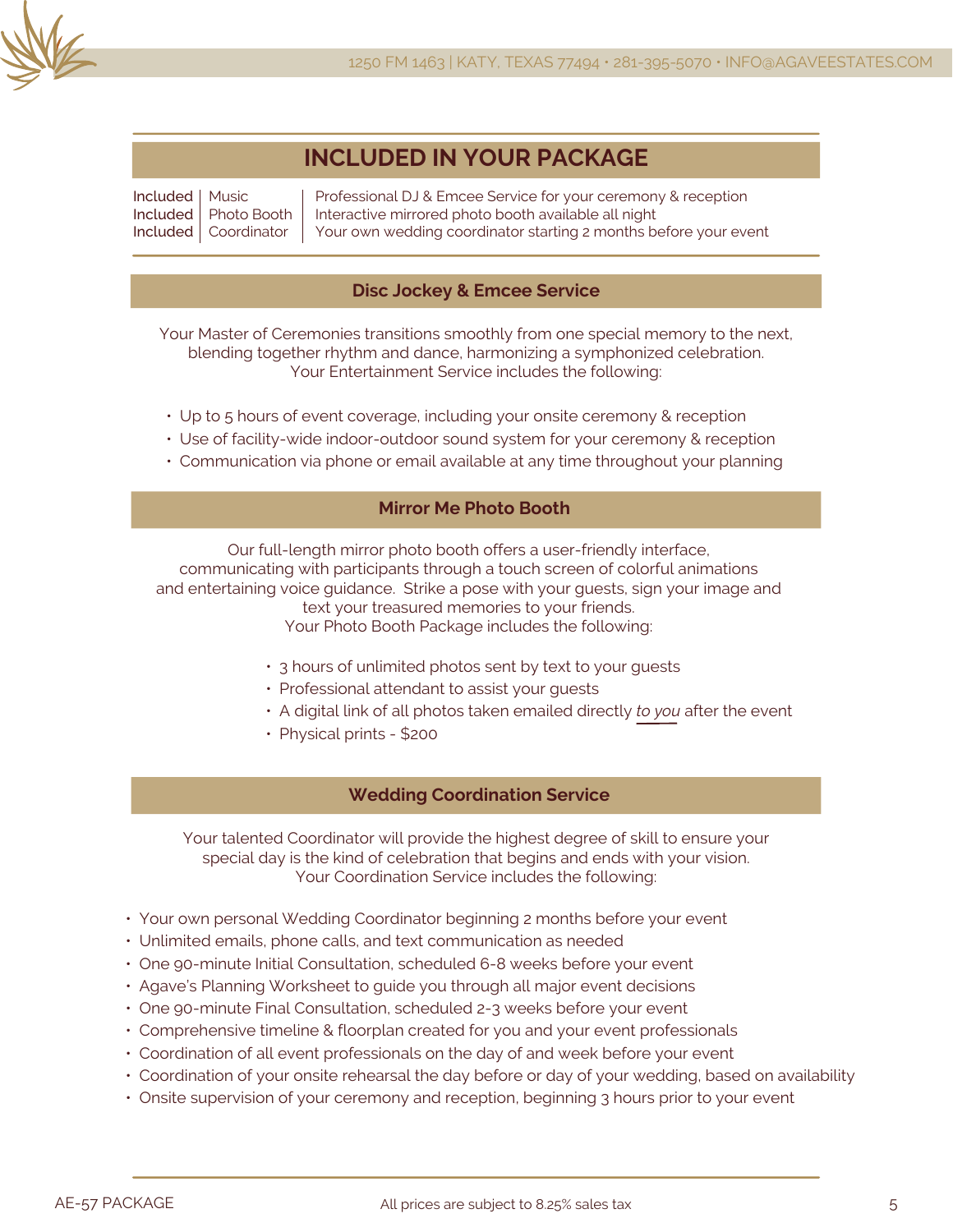

|  | <b>INCLUDED IN YOUR PACKAGE</b> |
|--|---------------------------------|
|--|---------------------------------|

Included Included Included **Officiant** Rentals Décor

Experienced guide to customize and preside over your ceremony Elegant tables, chairs, linens, and china for every guest's place setting The finishing touches that set Agave apart, included at no extra charge

## **Officiant Service**

Your Professional Officiant will guide you through building the perfect ceremony script and be there to preside over your ceremony with flawless execution. Your Officiant Package includes the following:

- Professional officiant to perform your ceremony
- Attendance at the rehearsal, based on availability
- Three beautiful ceremony styles to choose from
- Customize your ceremony with expert guidance
- 30-minute phone or in-person consultation

## **Agave's Premier Rentals**

Your event at Agave Estates will stand out with our elegant table settings for every guest, perfectly arranged for you by our expert banquet team, according to your ultimate design. Your Rentals & Décor Package includes the following:

- Black garden chairs with cushioned seat for your outdoor ceremony
- 60" Round tables and mahogany chivari chairs with cushion for indoors
- Floor-length linen underlays and cotton napkins in Ivory or Black
- Diamond-point textured capri overlays in Ivory, Black or Taupe
- Ceramic china, stainless flatware, and glassware for all food & beverage service

## **Agave's Décor Enhancements**

Enrich the elegance of your event with our enhancements package. Like adding the perfect jewelry to your favorite outfit, we'll add the ideal "finishing touches" to your venue. Your Enhancement Package includes the following:

- Silver or Gold table chargers for each place setting
- Iron LED-candlelit centerpieces for every guest table
- Twinkling tealight candles throughout the venue grounds
- Whimsical bubble wands for your grand exit

## **HOLIDAY RATES | BLACKOUT DATES**

Sunday before Memorial Day - Saturday pricing & minimum will apply Sunday, July 3, 2022 – Saturday pricing and minimum will apply Sunday before Labor Day - Saturday pricing & minimum will apply Tuesday before Thanksgiving - Sunday pricing & minimum will apply Wednesday before Thanksgiving - Friday pricing & minimum will apply Wednesdays in December - Sunday Pricing & Minimum will apply Thursdays in December - Friday Pricing & Minimum will apply New Year's Eve - Saturday Pricing & Minimum will apply + 10% Increase Applies

#### **IN ORDER TO ALLOW OUR EMPLOYEES TO CELEBRATE WITH THEIR FAMILIES, WE ARE CLOSED ON THE FOLLOWING HOLIDAYS**

| New Year's Day | Memorial Day                                       | Labor Day | Christmas Eve |
|----------------|----------------------------------------------------|-----------|---------------|
| Easter Sunday  | Fourth of July - Independence Day Thanksgiving Day |           | Christmas Day |